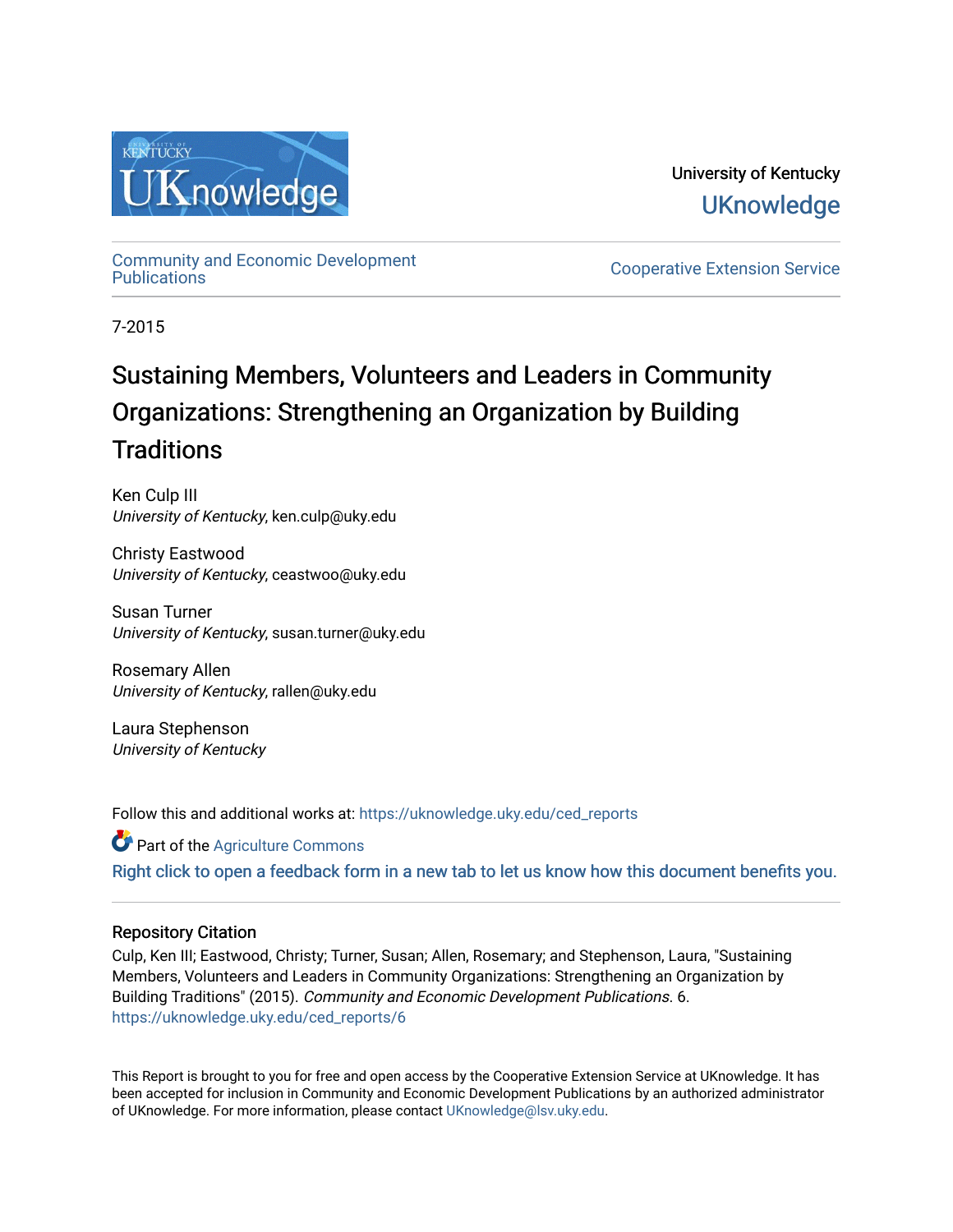**UNIVERSITY OF KENTUCKY COLLEGE OF AGRICULTURE, FOOD AND ENVIRONMENT, LEXINGTON, KY, 40546**

CLD2-9-4H

Kentucky Extension Leadership Development



College of Agriculture, Food and Environment

**Facilitator's Guide**

# Sustaining Members, Volunteers and Leaders in Community Organizations

*Strengthening an Organization by Building Traditions*

*Leadership is the wise use of power. Power is the capacity to translate intention into reality and sustain it. –Warren G. Bennis*

*No problem can withstand the assault of sustained thinking. –Voltaire*

## **Rationale:**

Sustaining members, volunteers and leaders and their continued efforts and service to the program is imperative to the continued health and well-being of 4-H or any community organization. Sustaining adds stability, credibility and continuity to organizations. Sustaining, the fourth and final category of the GEMS Model of Volunteer Administration, consists of five steps: evaluate, recognize, retain, redirect and disengage.

## **Program Goal:**

To improve the viability of 4-H programs by sustaining members, volunteers and leaders.

## **Program Objectives:**

- Determine how 4-H could involve more members, volunteers and leaders
- Determine how to recognize volunteers in a manner that is meaningful and rewarding to them
- Consider alternatives when sustaining volunteers and leaders in 4-H, including: retaining, redirecting or disengaging

## **Pre-Program Preparation/Materials:**

- Read Sustaining Members, Volunteers and Leaders in Community Organizations (CLD2-9) fact sheet.
- Copy Sustaining Members, Volunteers and Leaders in Community Organizations Questionnaire. Make one copy per participant.
- Copy Recognizing Members, Volunteers and Leaders in Community Organizations Formally or Informally Game. Make one copy per participant.
- Purchase enough 25-piece jigsaw puzzles for each small group to have one.
- Switch a few pieces of each puzzle with another one. Remove a few puzzle pieces completely from one or two puzzles and set them aside.

## **Introduction:**

- **• Ask:** "Can anyone in the group to finish this famous quote from Henry Ford: 'If you always do what you've always done….'" (you'll always get what you always got).
- **• Ask:** "Compared to five years ago is our 4-H program's membership growing, stagnating or shrinking?"
- **• Share:** To improve, organizations and individuals need regular and consistent evaluation.

## *Introductory Activity:*

Distribute one puzzle to each group and instruct the groups to assemble their puzzles. Group members may communicate among themselves but may not confer outside of their group.

This leadership curriculum was developed by 4-H Youth Developement agents with University of Kentucky specialists. Examples in the guide are geared toward an 4-H audience. This guide may be reproduced or modified for educational or training purposes and used with other audiences.

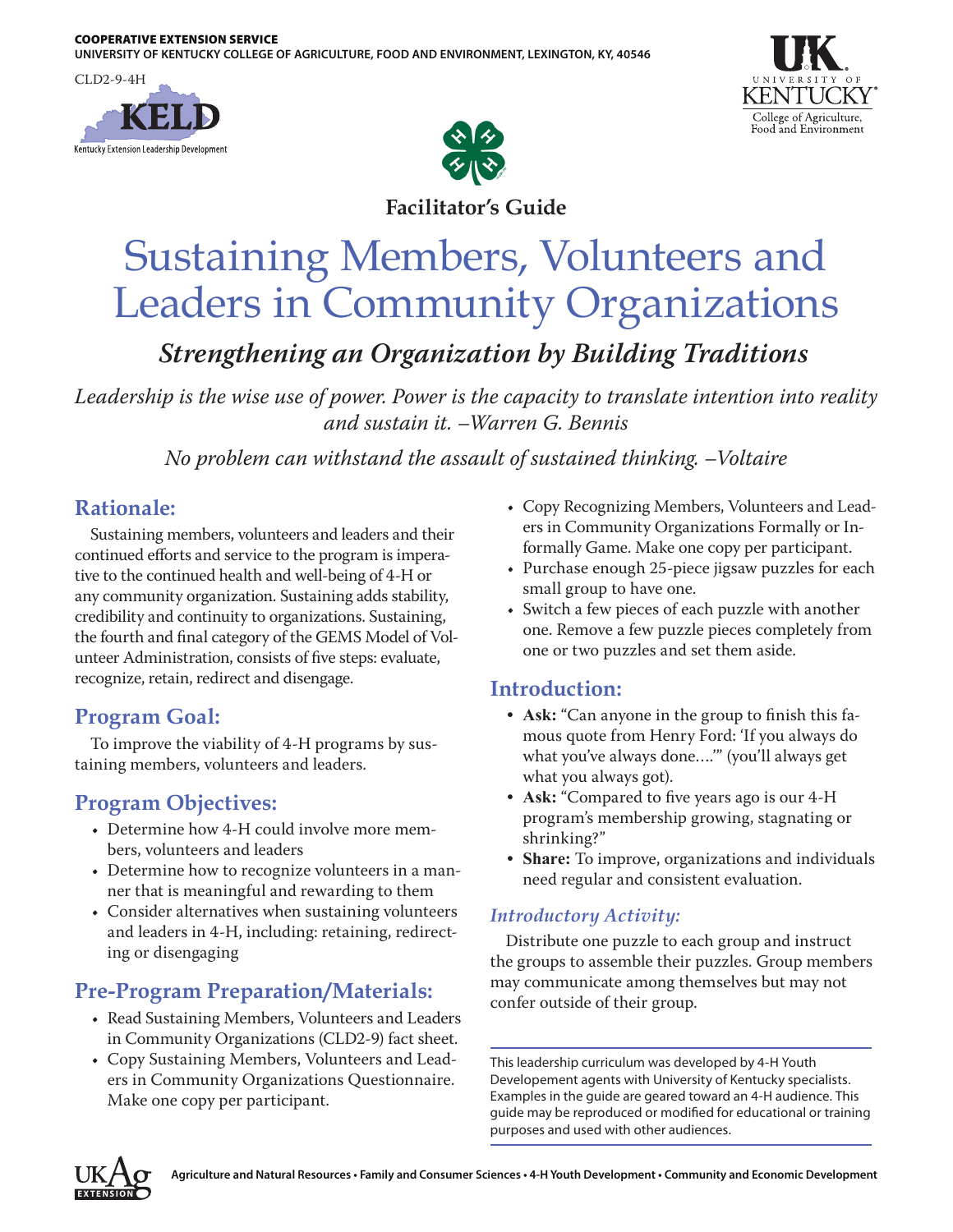**Ask** (the groups at their tables): "Were you able to completely assemble your puzzle? If not, why?"

**Share:** Ask tables to share their results and responses. We all like to connect with others.

**Share:** Explain that every puzzle piece is meaningful and useful and is necessary to complete the puzzle. Explain that 4-H programs are the same as puzzles. Volunteers and leaders are similar to puzzle pieces. If they're missing, the entire program is incomplete and some club, event or activity does not get conducted.

**Ask** (the group): "Did you find that you had puzzle pieces that needed to be discarded? Where there puzzle pieces that didn't fit into your puzzle? It may be time to discard some of the traditions, programs, activities or items that are no longer needed or necessary in your 4-H program."

**Objective 1: To determine how 4-H could involve more members, volunteers and leaders**

#### *Facilitator Opening Statements:*

"Evaluation is an opportunity to examine a program, event or activity and determine ways to strengthen, improve, expand or refocus it. An evaluation can be a positive experience. How can we improve to be better?"

#### *Learning Activity 1:*

Distribute the *Sustaining Members, Volunteers and Leaders in Community Organizations Questionnaire* to members. Explain that these will be collected. Ask members to write their name on the questionnaire. Instruct members to complete Part A individually, in writing. Ask members to answer Part B questions verbally as a group. Take notes on their answers and suggestions. Collect the questionnaires for review later.

#### **Objective 2: To determine how to recognize 4-H volunteers in a manner that is meaningful and rewarding to them**

Members, volunteers and leaders should be recognized for their positive contributions to the 4-H program and its members. The manner in which achievements and accomplishments are recognized is an important component of 4-H traditions. Whether formal or informal, recognition helps volunteers feel they are making a meaningful contribution to 4-H, its programs and clientele.

#### *Learning Activity 2:*

Distribute the *Recognizing Members, Volunteers and Leaders in Community Organizations Formally or Informally Game* handout.

Either individually or as a group, ask the participants to determine if the listed recognition is "formal" or "informal."

**Answer Key:** Formal Recognition = 2; 4; 6; 7; 9 Informal Recognition =  $1$ ; 3; 5; 8; 10

#### *Learning Activity #2:*

**Ask** the following questions of the group and take notes on the group answers and suggestions:

- What are some different ways that people appreciate or like to be recognized?
- How do you like to be recognized?
- Is it possible that some people do not want to be recognized?
- Should all members be recognized in the same way?
- How would you handle a situation if someone deserving of recognition was accidentally overlooked?

#### **Objective 3: To analyze retaining, redirecting or disengaging individuals as possible alternatives for sustaining individuals in 4-H**

Sustaining 4-H volunteers offers one of three options: retaining, redirecting or disengaging. Agents should never assume that an individual will continue serving in the same role in subsequent years. A 4-H volunteer may be retained in the same capacity or redirected to another role in the organization. Redirection allows for variety and promotion. 4-H professionals should plan for membership turnover, volunteer disengagement and leadership succession. An individual may choose to leave 4-H for any of a multitude of reasons, many of which are positive and are a natural evolution of human development. Disengagement is a natural component of all organizational relationships, and organizations should plan to make this phase as positive and smooth as possible.

#### *Learning Activity 3:*

Read the following scenario aloud: *Susan and Kerry are active members of the Jasper County 4-H Council. The council decided to hold a camp scholarship fundraiser. Five members served on*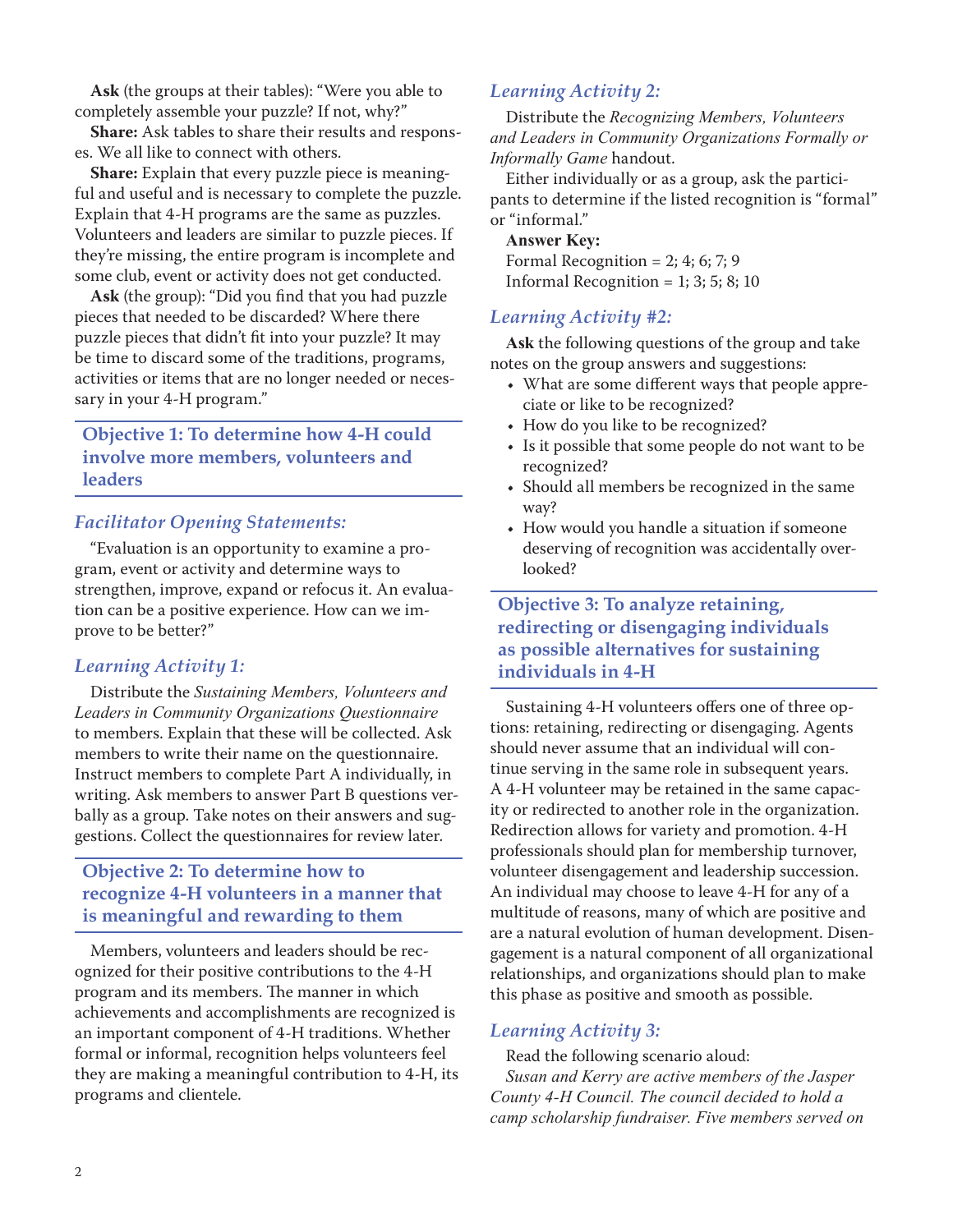*the planning committee including Susan and Kerry. Susan was the chairperson of the planning committee.*

*During the planning of the event, Susan made decisions without consulting the other members of her planning committee. Kerry did not agree with some of the decisions but since the rest of the planning committee went along with Susan, Kerry did, too. At the conclusion of the fundraiser, Susan decided which youth (including her own child) were in the greatest need of scholarships and presented the money to them personally without consulting with her committee or the 4-H professional.*

*After the event was over, Kerry mentioned some of the decisions to Susan and told her that he did not agree with how the decisions were made. Susan told Kerry that the event was successful and raised money for a good cause.*

As a group, evaluate whether the volunteers should be retained, redirected or disengaged to improve the success of the project.

**Ask:** "How would you evaluate this project and decide how individuals should be retained, redirected or disengaged to improve the success of the project? Discuss the positives."

**Later:** Review the individual answers on the questionnaires. Consider retaining, redirecting or disengaging volunteers as needed.

#### **Summary:**

A sustained membership, volunteer force and leadership base enables the 4-H professional to focus efforts on programs, youth and adults, rather than devoting a considerable amount of time to recreating infrastructure and delivering programs personally. This approach leads to a stronger, more viable 4-H program that is better able to accomplish its vision and mission and achieve its goals, objectives and action steps.

#### **References:**

Culp, III, K., Deppe, C.A., Castillo, J.X., & Wells, B.J. (1998). The GEMS model of volunteer administration. *The Journal of Volunteer Administration* 16(4): 36-41.

Adapted by: Ken Culp, III, Principal Specialist for Volunteerism, Department of 4-H Youth Development and Adjunct Associate Professor, Department of Family Sciences; Christy Eastwood, Boone County Extension Agent, 4-H Youth Development; and Susan Turner, Monroe County Extension Agent, 4-H Youth Development, from original materials developed by: Rosie Allen, FCS Extension Agent, Gallatin, County; Ken Culp, III, Principal Specialist for Volunteerism, Department of 4-H Youth Development and Adjunct Associate Professor, Department of Family Sciences; Laura Stephenson, Assistant Director for Family and Consumer Sciences Field Programs.

Educational programs of Kentucky Cooperative Extension serve all people regardless of race, color, age, sex, religion, disability, or national origin. Issued in furtherance of Cooperative Extension work, Acts of May 8 and June 30, 1914, in cooperation with the U.S. Department of Agriculture, Nancy M. Cox, Director, Land Grant Programs, University of Kentucky College of Agriculture, Food and Environment, Lexington, and Kentucky State University, Frankfort. Copyright © 2015 for materials developed by University of Kentucky Cooperative Extension. This publication may be reproduced in portions or its entirety for educational or nonprofit purposes only. Permitted users shall give credit to the author(s) and include this copyright notice. Publications are also available on the World Wide Web at www. ca.uky.edu.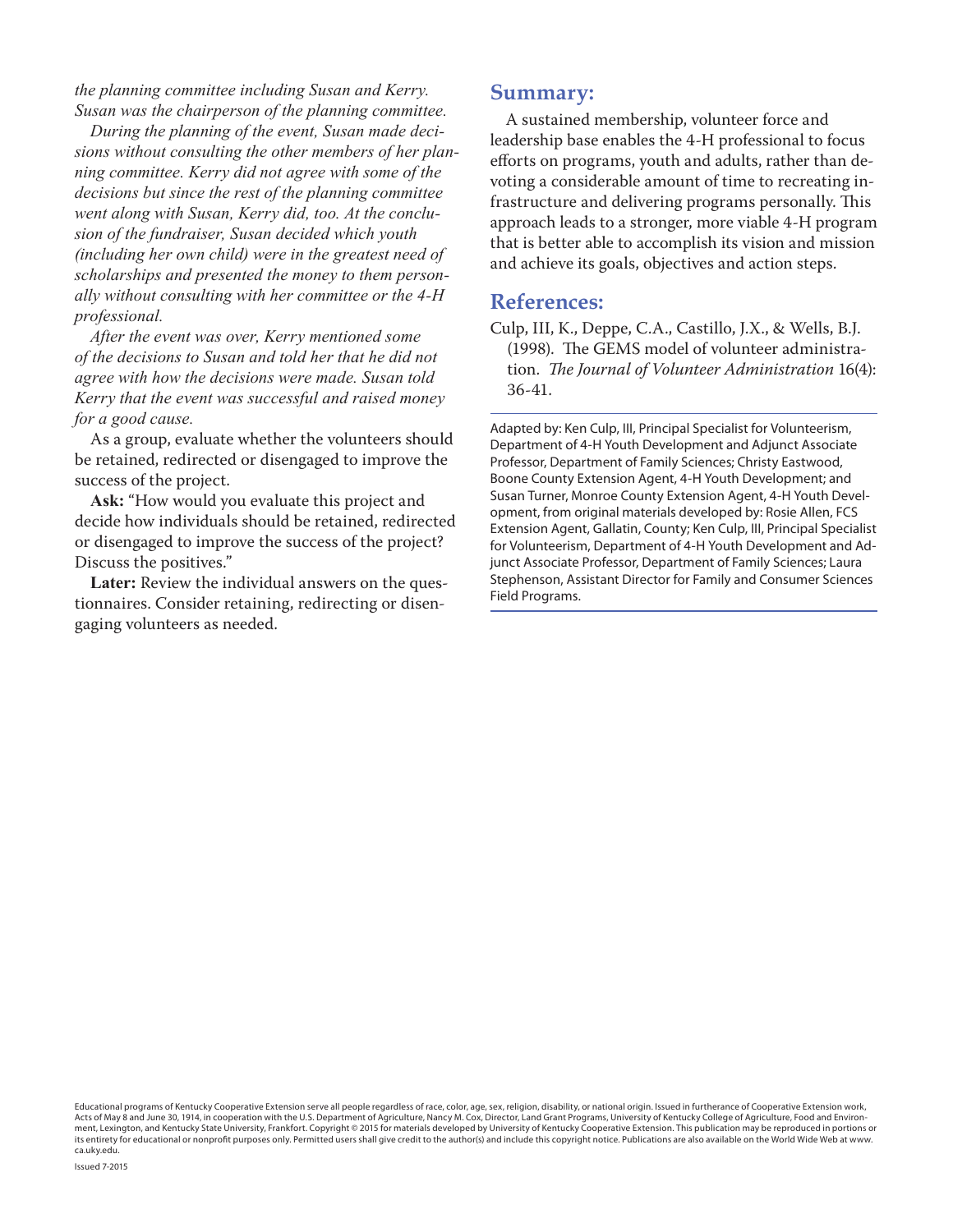

## **Recognizing Members, Volunteers and Leaders in Community Organizations Formally or Informally Game**

#### **Determine if the recognition listed is "formal" or "informal."**

- 1. A pat on the back
- 2. Hosting a recognition event for volunteers in your organization
- 3. A written personal thank-you note
- 4. Writing and publishing in your newsletter or on your website an article about a volunteer or leader's contributions
- 5. A card
- 6. Contacting a local reporter to promote the idea of writing a story about a volunteer in your organization
- 7. Collaborating with other organizations to coordinate a community-wide volunteer recognition event
- 8. A simple phone call
- 9. Asking volunteers to share some of their most meaningful memories or experiences about their volunteer service and sharing those memories or experiences throughout the community
- 10. A few words made in passing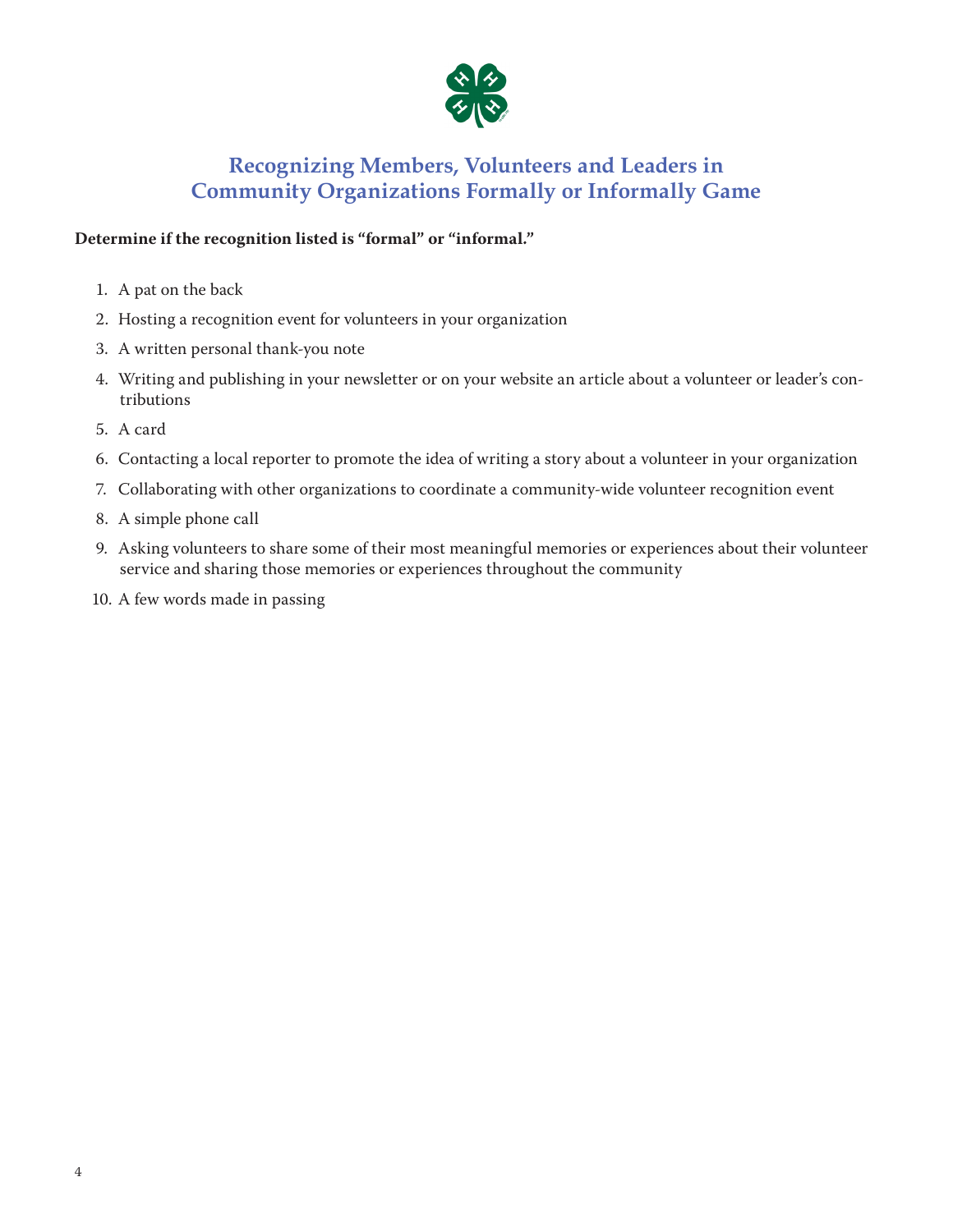

**Sustaining Members, Volunteers and Leaders in Community Organizations Questionnaire** 

**Evaluation Questions for Individual Extension Homemaker Members and Clubs/Councils**

| Part A                                                                                                                |
|-----------------------------------------------------------------------------------------------------------------------|
|                                                                                                                       |
|                                                                                                                       |
|                                                                                                                       |
| <u> 1989 - Johann Stoff, deutscher Stoff, der Stoff, der Stoff, der Stoff, der Stoff, der Stoff, der Stoff, der S</u> |
|                                                                                                                       |
|                                                                                                                       |
|                                                                                                                       |
|                                                                                                                       |
| <u> 1989 - Johann John Stone, Amerikaansk politiker († 1989)</u>                                                      |
| Could you be better utilized in another role in our organization? Yes or No                                           |
|                                                                                                                       |